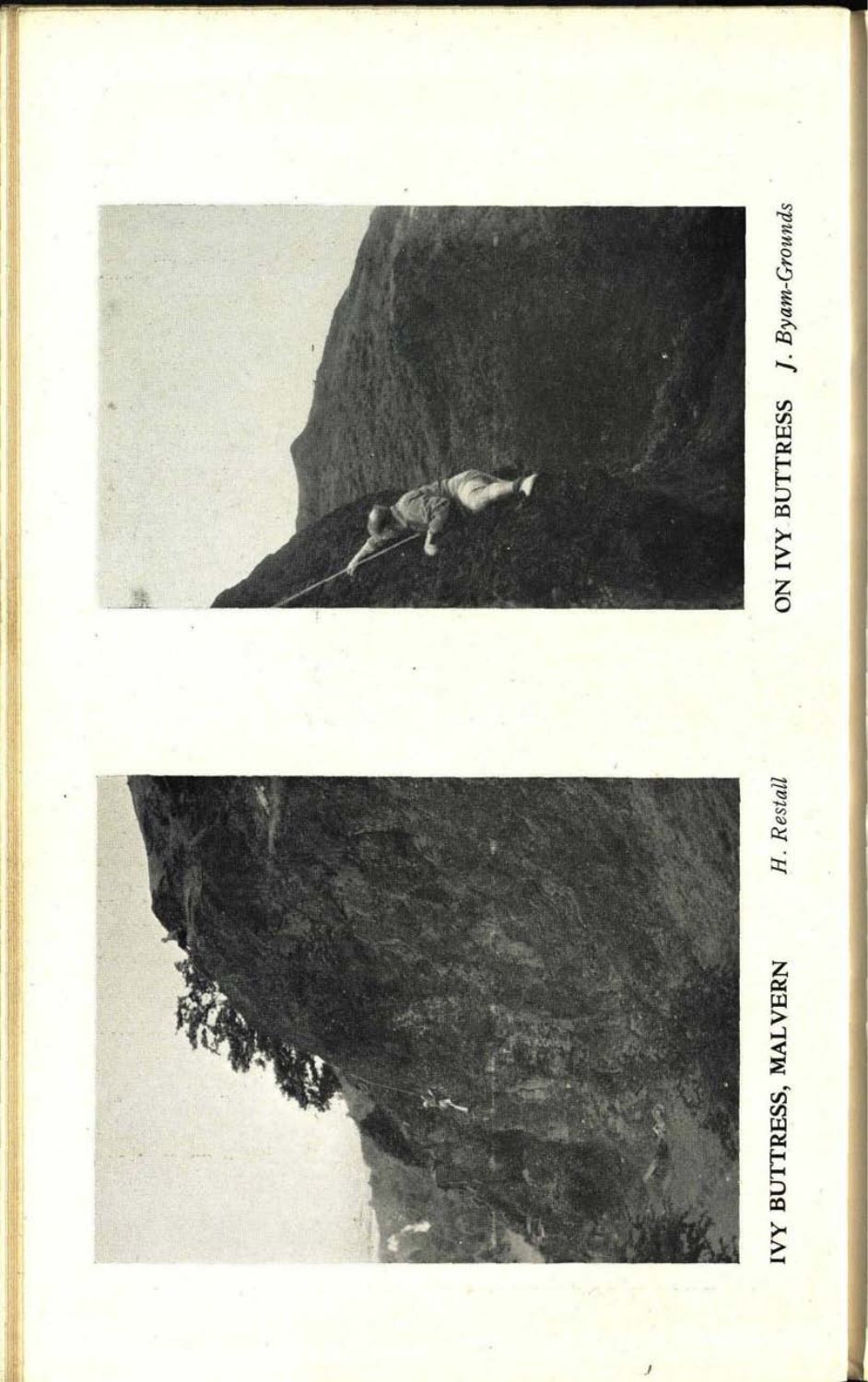# ROCK CLIMBING IN THE MALVERN HILLS. R. P. CHASMAR and H. SUTCLIFFE.



# MAP SHOWING POSITION OF THE MALVERN CLIMBS.

| A-Overhanging Wall. | D-Peters Slab.        | G-Red Slab.      |
|---------------------|-----------------------|------------------|
| B.-Saints Wall.     | E-Gt. Western Quarry. | I-Ivy Scar Rock. |
| C-Nameless Rocks.   | F-Clock Tower.        | P-Problems.      |

## **INTRODUCTION.**

The long whaleback ridge of the Malvern Hills on the border of Here-fordshire and South Worcestershire is well known both as a landmark and as a haunt of the Rambler. The walk down the whole length of the ridge from North Hill to Chase End Hill is one of the finest in the south of England.

In 1942 the vagaries of the war brought the present authors to Malvern<br>and it was soon noticed that the quarries and rocky outcrops along the<br>sides of the hills gave opportunities for rock climbing. During the follow-<br>ing

Although natural outcrops of rock occur all down the length of the hills they only exist in appreciable numbers at the northern end around the slopes of the Worcester Beacon and North Hill. They are always small, providing lacking. This natural rock is moderately rough and excellent in quality.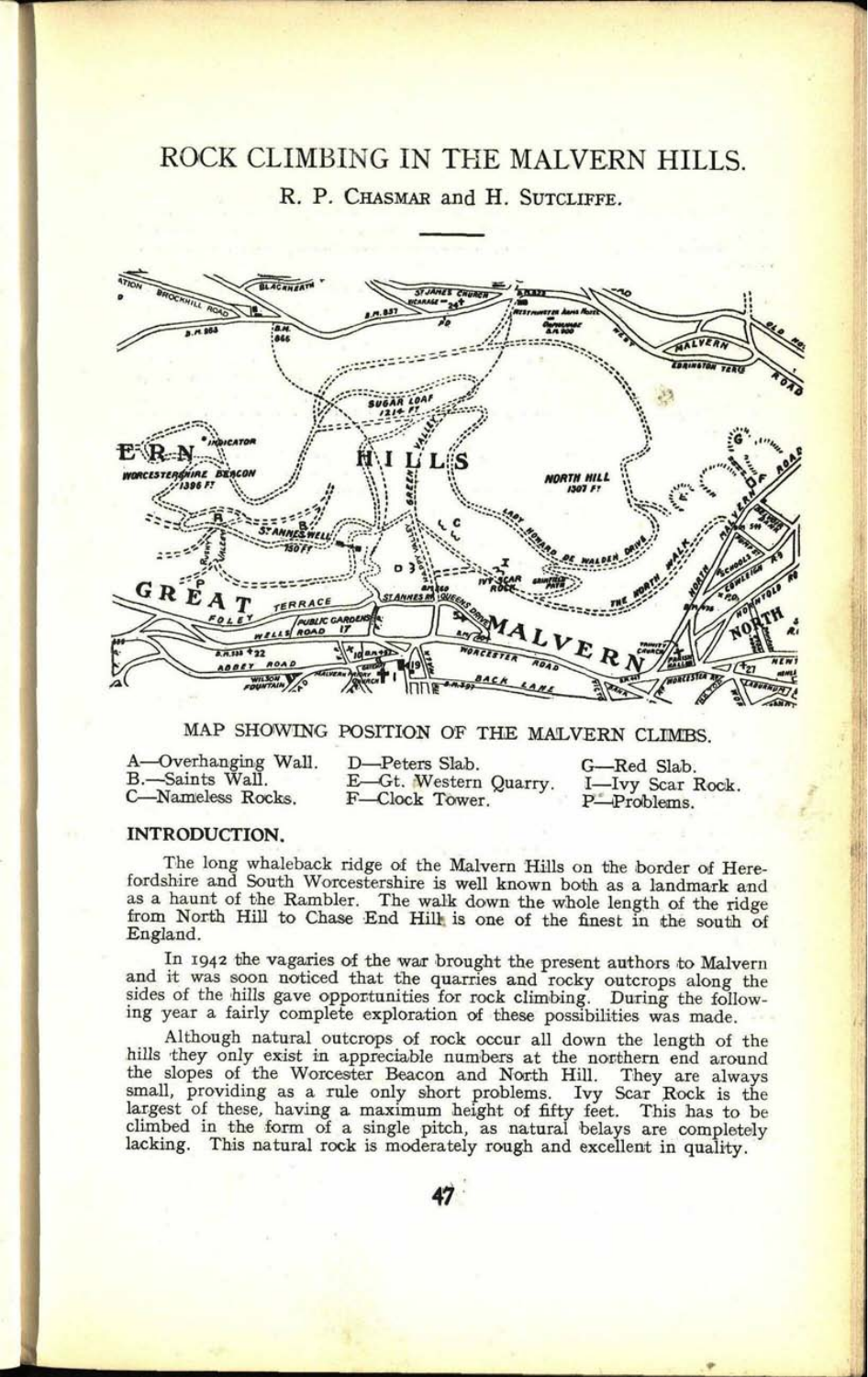The quarries which occur all too frequently, especially in the region from the Wyche Cutting northwards, provide a complete contrast. Here the height of the rock face is often two hundred feet or more, but with one or two exceptions is rotten and covered with dirt and loose stones. Nevertheless, taking all in all there is enough climbing in this small area to give a day's good sport, and what is lacking in length and continuity of climbing is compensated for by the sylvan surroundings and magnificent views.

The Malvern Hills are composed of a hard core of igneous rock overlaid by beds of the older sedimentary rocks. The great hardness of these ancient rocks accounts for the exceptional age of the Malvern Hills. From the point of view of the rock climber, the hard trap-like nature of the rock makes rubbers the natural footwear. This is not to say that many of the problems are not feasible in nailed boots, but in the case of a steep outcrop such as Ivy Scar Rock the use of nails would put the standard up considerably. In the following notes the standards given are for rubber footgear.

Recently Mr. C. W. F. Noyce and Mr. P. Holmes have made <sup>a</sup> number of explorations, particularly in the big Great Western Quarry at the northern end of the hills. One excellent route, "Tie Great Slab," has been worked out by them and repeated by the authors. Provided that great care is taken with the rock we can recommend it as a route of considerable character. Mr. Holmes has also worked out a number of problems in Happy Valley.

We are indebted to Noyce and Holmes for permission to include their descriptions of these climbs.

## **THE CLIMBS.**

## **IVY SCAR** *ROCK.*

This is situated at a height of about 800 feet above sea level on the eastern spur of the North Hill. It is easily reached by following the 'Happy Valley' out of Malvern and taking the first path to the right. The 'Happy Valley' is the gap between Worcester Beacon and North Hill. The rock stands beside the path and is reached in about a quarter of <sup>a</sup> mile. It is approximately roo feet in extent and has a maximum height of 50 feet. There are a number of problems among the broken rocks on the left. Three climbs have been made on the main face. An excellent abseil can also be made down the steepest part of the buttress.

#### IVY BUTTRESS. **50 feet. Just severe.**

Goes up the steepest part of the rock just to the left of the big rightangle corner. Climb the blocks to a small ledge. (There is a stance here, but it is better to lead straight on.) A delicate step is made *to* the right on to the main face and then up steeply past the overhang on good holds. The angle eases in a few feet and an easy slab leads to the top.

#### THE HANGOVER. **40 feet. Very difficult.**

Starts about ten feet to the right of the corner.

Up the slab to the prominent bulge. On to the bulge-awkwardand to a sloping ledge where the angle steepens. A long stride requiring careful balance is made up and to the left, and good holds in the crack against the left wall can be reached. A few more feet and one can scramble out on to the grass.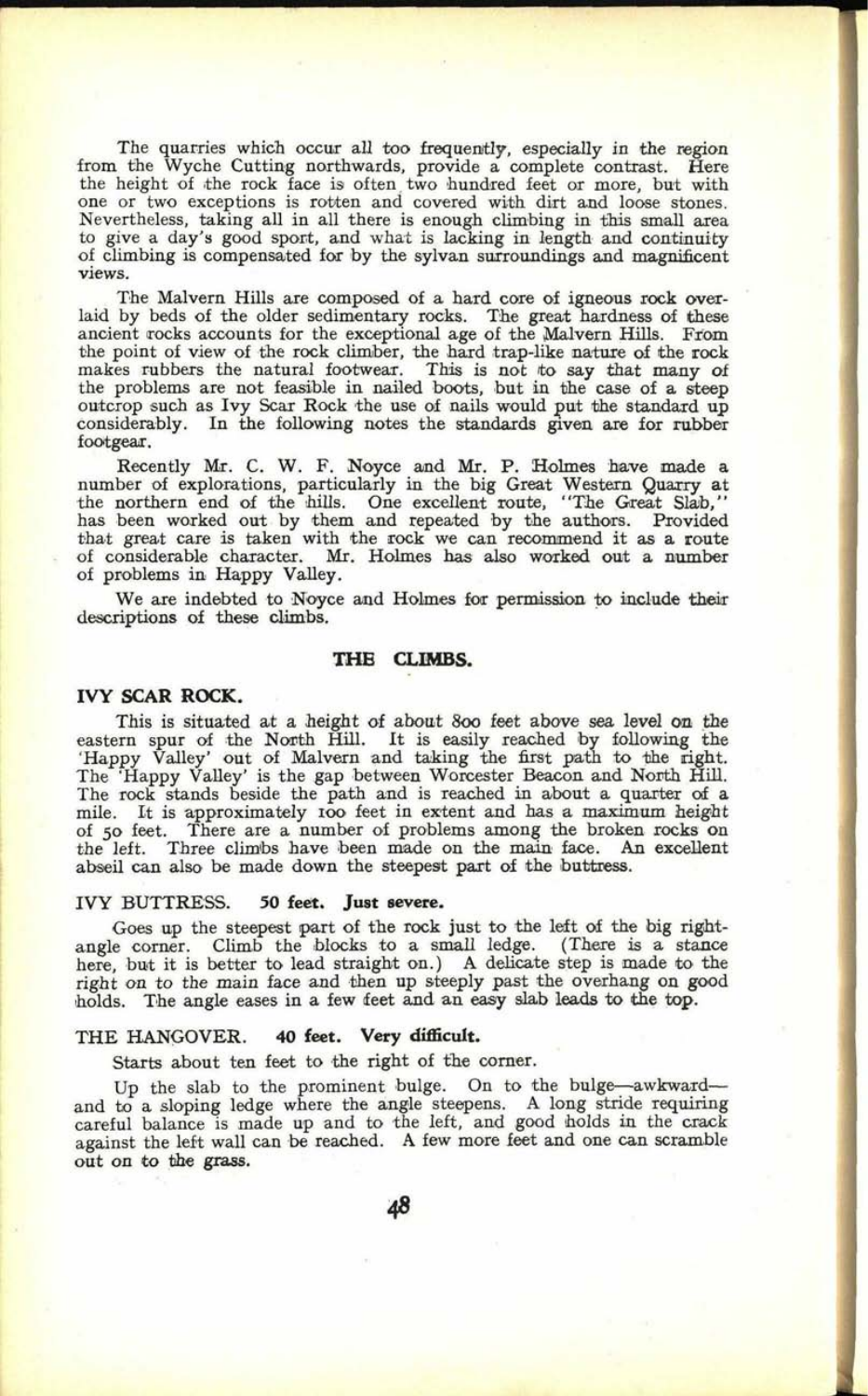## THE SIDLE. **40 feet. Difficult.**

Starts on the lower slab to the right of 'The Hangover.'

Follow the natural line up and to the right until the overhang is reached. To pass below this the balance is awkward, but good holds in <sup>a</sup>crack are soon reached. The exit is by a slab away on the right.

## RUSHY VALLEY.

The Worcester Beacon throwns down a long prominent spur to the east. The valley immediately to the north of this is known as Rushy Valley. The walls of this valley and particularly the main ridge itself are rich in small rocky outcrops. These provide many problems on sound rock, and it is an amusing and direct route to the top of the Beacon to follow this spur taking in the problems on the way.

The ridge can be reached by following the lower track that skirts the side of the hill southwards from 'Happy Valley.' Alternatively, one may make directly for the ridge from the Great Malvern to Malvern Wells road. The first outcrop is then found about 200 feet above the road just before the main hill path is reached. Here several problems will occur to the eye of the enthusiast, including a short lay-back that gives very good sport if tackled in boots.

A little higher up and in the centre of the valley is a steep thirty-foot butress with a markedly overhanging base. This outcrop is easily located, as it is at the focus of a number of footpaths. It provides several interesting problems and one pitch that merits the use of a rope.

## OVERHANGING WALL. **30 feet. Difficult.**

Start in the centre of the overhang and pull up on to the ledge above. Traverse delicately to the left and then up the groove on the left of the buttress. The climbing is more difficult than it looks as the balance is frequently awkward.

## **HAPPY VALLEY.**

This is the main valley that divides North Hill from the Worcester Beacon. The path across starts from the centre of the town immediately beside the Unicorn Inn.

## PETERS SLAB.

A thirty-foot slab on the left about two hundred yards up Happy Valley from the Malvern end.

#### ORDINARY ROUTE. **25 feet. Moderately difficult.**

The obvious line up the right-hand side using the grass tedges.

Pitch 1. 10 feet. Up without difficulty on good holds to the grass ledge. Pitch 2. 15 feet. Walk to the foot of the smooth slab and climb up and off this.

## THE SLAB ROUTE. **15 feet. Difficult.**

Up the left-hand scoop. Break out to the left where further progress is barred.

## THE STICKY FINISH. **30 feet. Severe.**

Up as for the ordinary route but instead of going right to the grass ledge continue straight up on small holds. Finish by a stride to the right and a swing on the arms across the smooth slab. This move is awkward.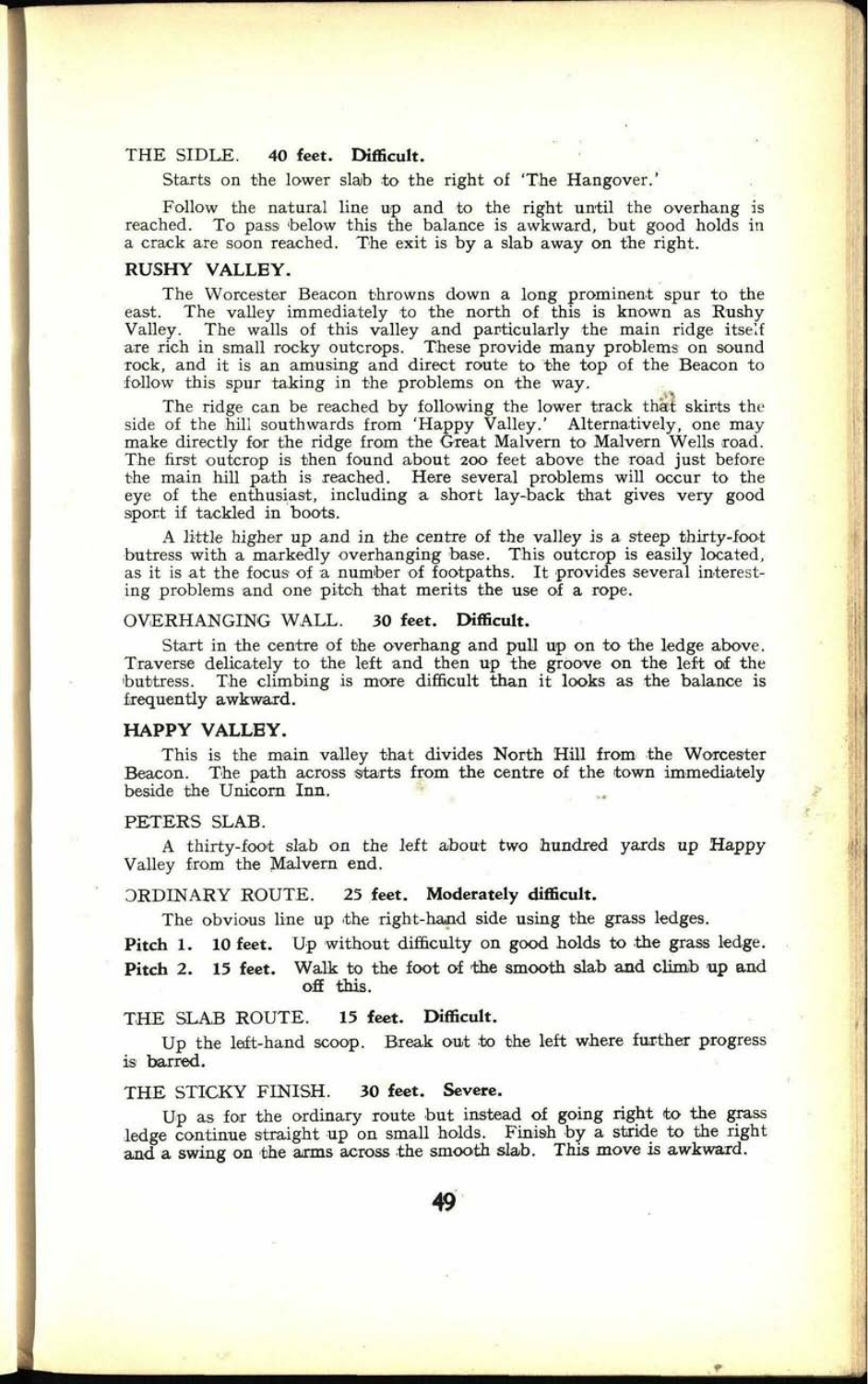## THE NAMELESS ROCKS.

The mass of rock high up on the north side of Happy Valley. It is split into two sections.

## **Western Section.** THE GROOVE. **30 feet. Difficult.**

Up the obvious groove. Some undercut holds are useful. Finish by <sup>a</sup>move out of the groove to the left. An alternative finish is by a hand traverse to the right.

#### THE EDGE. **30 feet. Just very difficult.**

Up to the edge on small holds. The hardest line is taken as there is easy ground to the right.

## **Eastern Section.** THE CRAWL. **25 feet. Difficult.**

Straight up the right-angled corner. The first move is the hardest.

#### SAINTS WALL.

<sup>A</sup>fifteen-foot wall, smooth and vertical, beside the path from Rushy Valley to Happy Valley. It lies immediately above St. Anne's Well and provides at least one excellent gymnastic problem. The main difficulty is to reach the prominent spike high up on the wall.

## **NORTH MALVERN QUARRIES.**

These are situated at the north-east corner of North Hill. The best approach from the road is to follow the West Malvern road as far as the clock tower at North Malvern. (This can also be reached by continuing along the track past Ivy Scar rock.) A track immediately behind the clock tower leads up to a stretch of flat greensward above the reservoir (Reservoir Green). The western end of this is partly closed in by a steep 40-foot rock face. A climb has been made on this.

#### RESERVOIR CRACKS \*. **40 feet. Severe.**

An obvious nose of rock about 15 feet up projects from the right-hand end of the rock wall. The climb makes for this.

Up the wall on small holds to a ledge below and to the left of the nose. Move right up and on to the nose. Stance but no belay. Traverse right along a ledge and back left along another. Where the ledge peters out an ascent can be made straight up to finish on the grass. Exposed and difficult.

Away to the left of the Reservoir Green is a small excavation of sound rock giving some good problems and a 3o-foot abseil. Further away and high up on the right is an unworked quarry containing a long slab of reddish colour. This has been named Red Slab.

#### RED SLAB.

This big slab of fine appearance when seen from, *a,* distance is rather disappointing on closer acquaintance. It is about 100 feet in extent and more than 100 feet in height. The right-hand corner of the base over-

<sup>\*</sup> This climb was prospected and gardened by the authors in 1944. <sup>A</sup>rope was used on the final section owing to poor irock and grassy finishing holds. The climb was first led throughout by C. W. F. Noyce in 1948, who gave it its name. (Climbers' Club Journal, 1949)